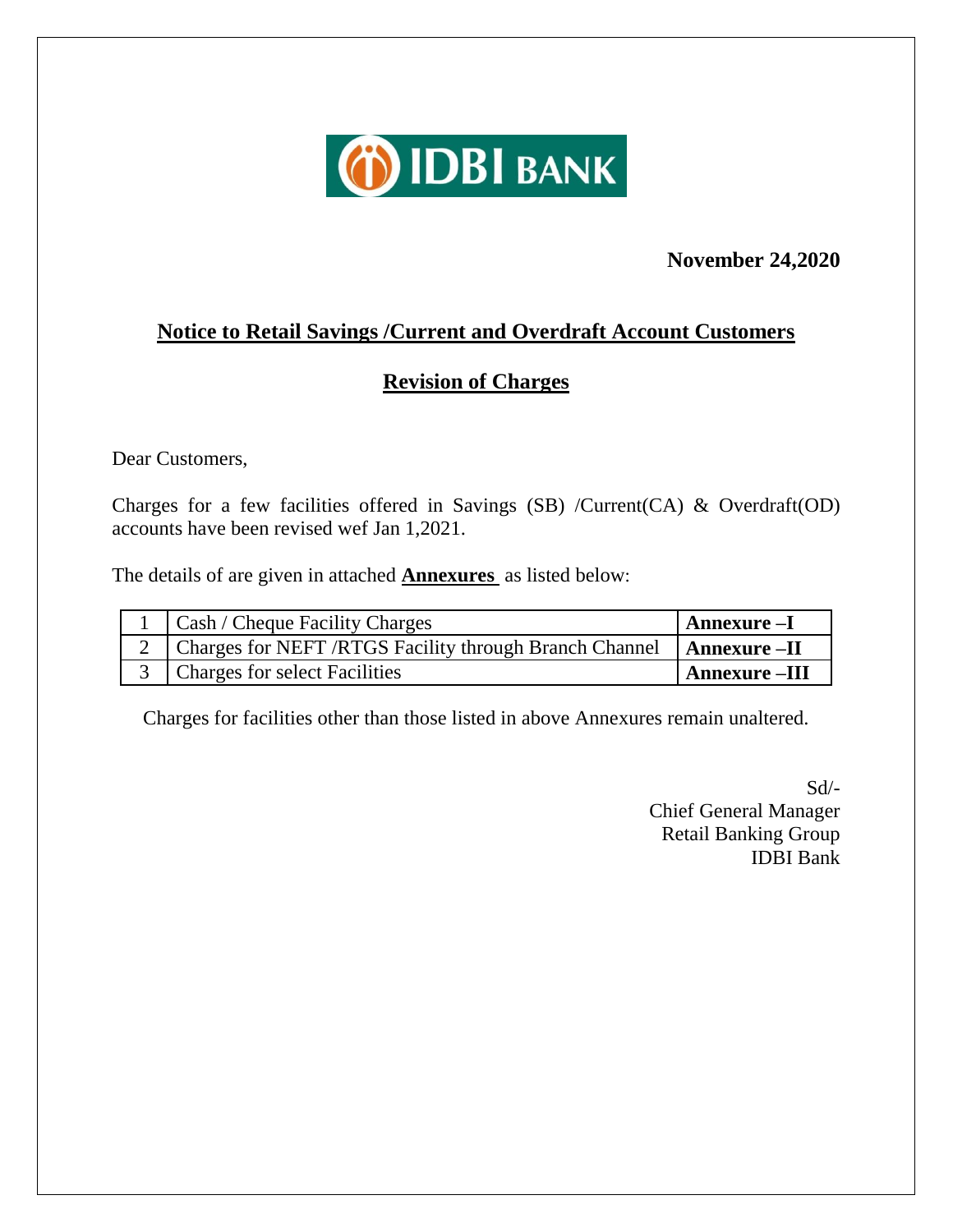#### **Annexure – 1**

#### **Cash / Cheque Facility Charges**

|             | <b>Charge Type</b>                       | <b>Charge Structure</b>                                      |
|-------------|------------------------------------------|--------------------------------------------------------------|
| a           | Cash Withdrawal                          | SB/OD                                                        |
|             | (Branch Channel)                         | Upto 3 cash withdrawal per month -Free                       |
|             |                                          | Above 3 transactions - Rs. 100/- per transaction             |
|             |                                          |                                                              |
|             |                                          | Not Applicable to:                                           |
|             |                                          | HNI, High End Payroll variants (Crown/Imperial/Platinum),    |
|             |                                          | Payroll relationship under separate MoU/LIC, TASC, Staff     |
|             |                                          | , Pension BSBD Segments and Senior Citizens under Jubilee    |
|             |                                          | Plus Account                                                 |
|             |                                          | <b>CA</b>                                                    |
|             |                                          | Not to be applied.                                           |
| $\mathbf b$ | Cash Withdrawal at IDBI                  | <b>SB/CA/OD</b>                                              |
|             | <b>ATMs</b><br>by<br><b>IDBI</b><br>card |                                                              |
|             | holders                                  | First 5 Transactions per month free in all cities Thereafter |
|             |                                          | Rs.20                                                        |
|             |                                          |                                                              |
|             |                                          | Not applicable to:                                           |
|             |                                          | HNI, High End Payroll(Crown/Imperial/Platinum) /CA           |
|             |                                          | variants(Elite /iTrade/Preferred/Royal /RERA CA/Escrow),     |
|             |                                          | Payroll relationship under separate MoU/LIC, TASC, Staff     |
|             |                                          | , Pension BSBD Segments and Senior Citizens under Jubilee    |
|             |                                          | Plus Account                                                 |
| $\mathbf C$ | Cash Deposit beyond free                 | SB                                                           |
|             | limits                                   | Beyond product specific free limits : Rs.3.00/1000           |
|             |                                          |                                                              |
|             |                                          | CA/OD                                                        |
|             |                                          | Beyond free limits linked to MAB:                            |
|             |                                          | Upto Rs. $3 \text{ lacs} - \text{Rs.}4/1000$                 |
|             |                                          | $>$ Rs.3 lacs – Rs.5/1000                                    |
| d           | <b>BNA Convenience Fee</b>               | <b>CA</b>                                                    |
|             |                                          | Rs.50 per transaction on non-working day                     |
|             |                                          |                                                              |
|             |                                          | Not applicable to High End CA(Elite/iTrade/ Preferred/Royal  |
|             |                                          | /RERA CA/Escrow/TASC CA)/LIC CA                              |
| e           | Cheque<br>Book<br>issuance               | <b>SB</b> / <b>CA</b> / <b>OD</b>                            |
|             | Charges                                  | Rs. 5 per Cheque Leaf                                        |
|             | (Beyond Free Limits)                     |                                                              |
| $\mathbf f$ | Cheque<br>Stop<br>Payment                | <b>SB /CA/OD (Branch /Net / Mobile Banking)</b>              |
|             | Charges                                  |                                                              |
|             | (Beyond Free Limits)                     | Per Cheque Leaf $-$ Rs.100, Maximum for range of cheques $-$ |
|             |                                          | Rs.500                                                       |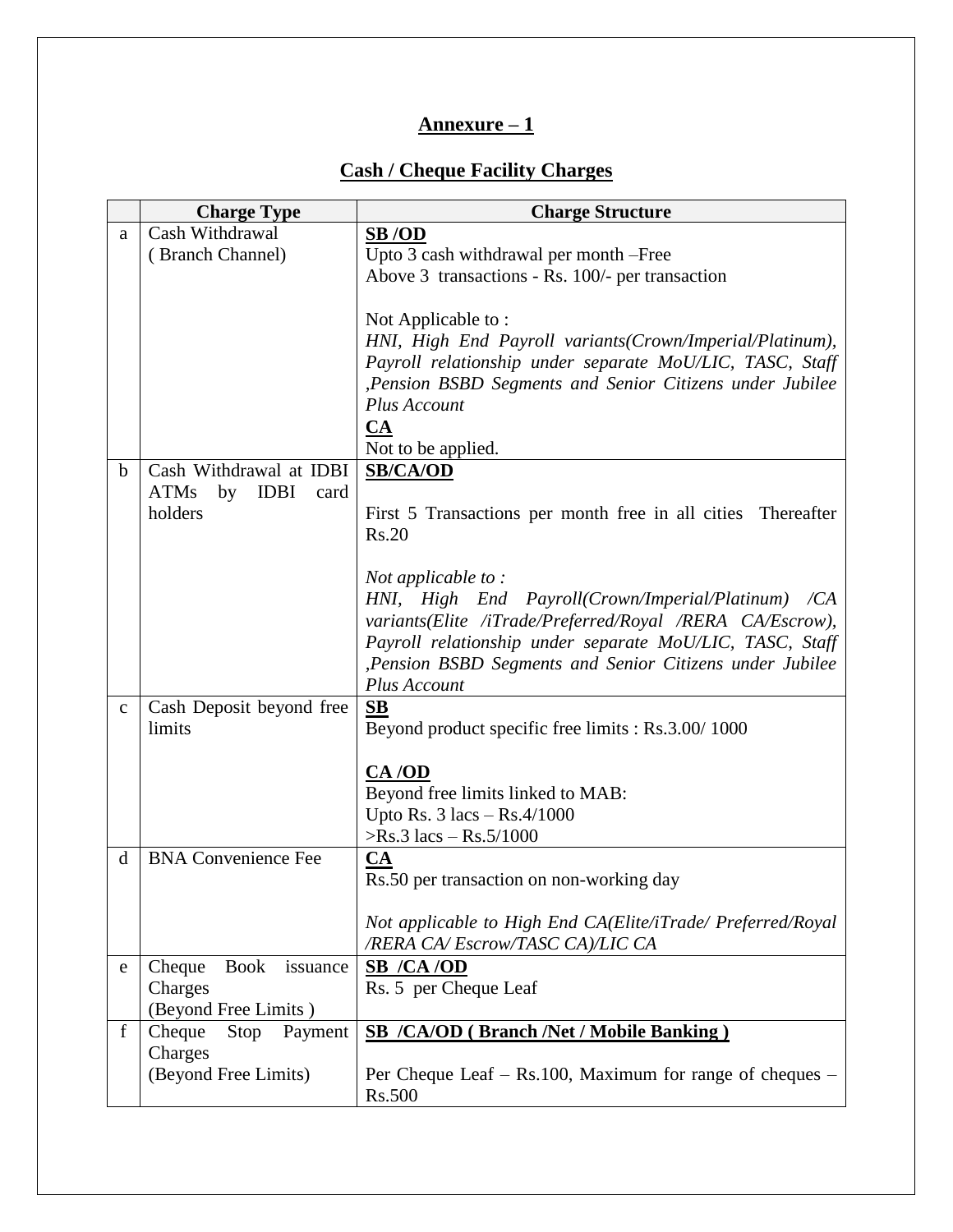#### **Annexure – 2**

# **Charges for NEFT /RTGS Facility through Branch Channel**

|   | <b>Charge Type</b>      | <b>Charge Structure</b>                    |
|---|-------------------------|--------------------------------------------|
| a | NEFT beyond free limits | SB / CA /OD                                |
|   | (Branch Channel)        |                                            |
|   |                         | Upto $Rs.5,000 - Free$                     |
|   |                         | Above Rs. 5,000 - Rs. 10,000- Rs. 2        |
|   |                         | Above Rs.10,000 - Rs.1 lakh – Rs. 5        |
|   |                         | Above Rs. 1 lakh to Rs. 2 lakhs $-$ Rs. 15 |
|   |                         | Above Rs. $2$ lakhs - Rs. $25$             |
|   |                         |                                            |
| b | RTGS beyond free limits | SB / CA /OD                                |
|   | (Branch Channel)        |                                            |
|   |                         | Rs. 2 lakhs to Rs. 5 lakhs $-$ Rs. 24.50   |
|   |                         | $>$ Rs. 5 lakhs – Rs. 49.50                |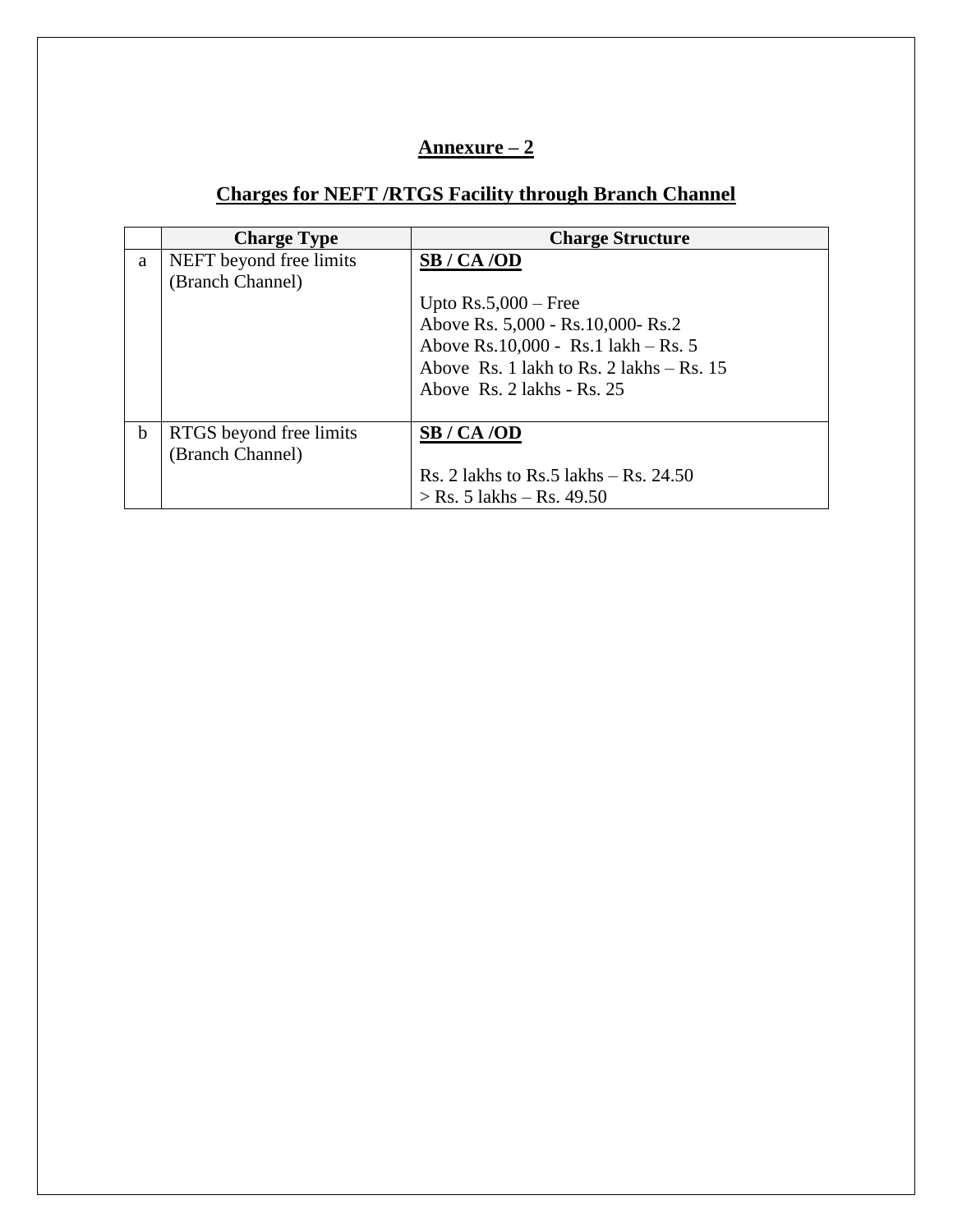# **Annexure 3**

### **Charges for select Facilities**

|              | <b>Charge Type</b>                                                                                                                                                          |                                                                                                                                       | <b>Charge Structure</b>                                                        |                                                                                                                                                                          |                                                      |
|--------------|-----------------------------------------------------------------------------------------------------------------------------------------------------------------------------|---------------------------------------------------------------------------------------------------------------------------------------|--------------------------------------------------------------------------------|--------------------------------------------------------------------------------------------------------------------------------------------------------------------------|------------------------------------------------------|
| a            | Issue<br>of<br>Duplicate<br>Confirmation of Deposit<br>(COD)                                                                                                                | Rs.150 per instance                                                                                                                   |                                                                                |                                                                                                                                                                          |                                                      |
| $\mathbf b$  | Transaction<br><b>ATM</b><br>Failure at IDBI ATM<br>(Business Decline (BD)<br>transactions (insufficient<br>funds category) done by<br>our customers at IDBI<br><b>ATMs</b> | SB / CA / OD<br>Rs.20 per failed transaction                                                                                          |                                                                                |                                                                                                                                                                          |                                                      |
| $\mathbf{C}$ | Beyond 4 and upto 10<br><b>Customer Induced Debit</b><br>Transactions per month<br>in Basic Savings Bank<br>Deposit<br>(BSBD)<br>Accounts.                                  |                                                                                                                                       |                                                                                | Rs.20 per transaction over and above the respective transaction charges.                                                                                                 |                                                      |
| d            | Non-Maintenance<br>of<br>Monthly<br>Average<br><b>Balance</b><br>for<br>(MAB)<br><b>Financial</b><br><b>Rural</b><br><b>Inclusion Branches</b>                              | Account<br>Type<br><b>Super-Saving SB</b><br>Super-Shakti<br>Women's SB<br>SB<br><b>Bundled</b><br>/Nepal<br><b>SB</b><br>/Express SB | <b>MAB</b> Requirement<br>(Rs)<br>500 or FFD 50,000<br>500 or FD 50,000<br>250 | Penal charges for non-<br>maintenance of MAB<br>(Rs)<br>4% per month on the<br>differential amount of<br><b>MAB</b><br>and<br>Actual<br>Average<br>Balance<br>maintained | Minimum<br>Charge<br>(Rs.)<br>Rs.20<br>Rs.20<br>Rs.3 |
|              |                                                                                                                                                                             | <b>Super Saving Plus</b><br>Flexi-Current<br>Account                                                                                  | 5,000<br>1,000                                                                 | <b>Rs.50</b><br>Accounts maintaining<br>over 50% of stipulated<br><b>MAB-Rs.50</b><br>Accounts maintaining<br>upto 50% of stipulated<br>MAB-Rs.75                        | <b>Rs.50</b><br><b>NA</b>                            |
| e            | Current<br>Account<br>Charges<br>Keeping<br>(per<br>annum)                                                                                                                  | Metro /Urban - Rs.550<br>Semi-Urban $-$ Rs. 250<br>Rural / Rural FI – Rs. $50$                                                        | Preferred/Royal/RERA CA/Escrow/TASC CA) and LIC CA.                            | Not applicable to CA of Bank Segment / High End CA (Elite/iTrade/                                                                                                        |                                                      |